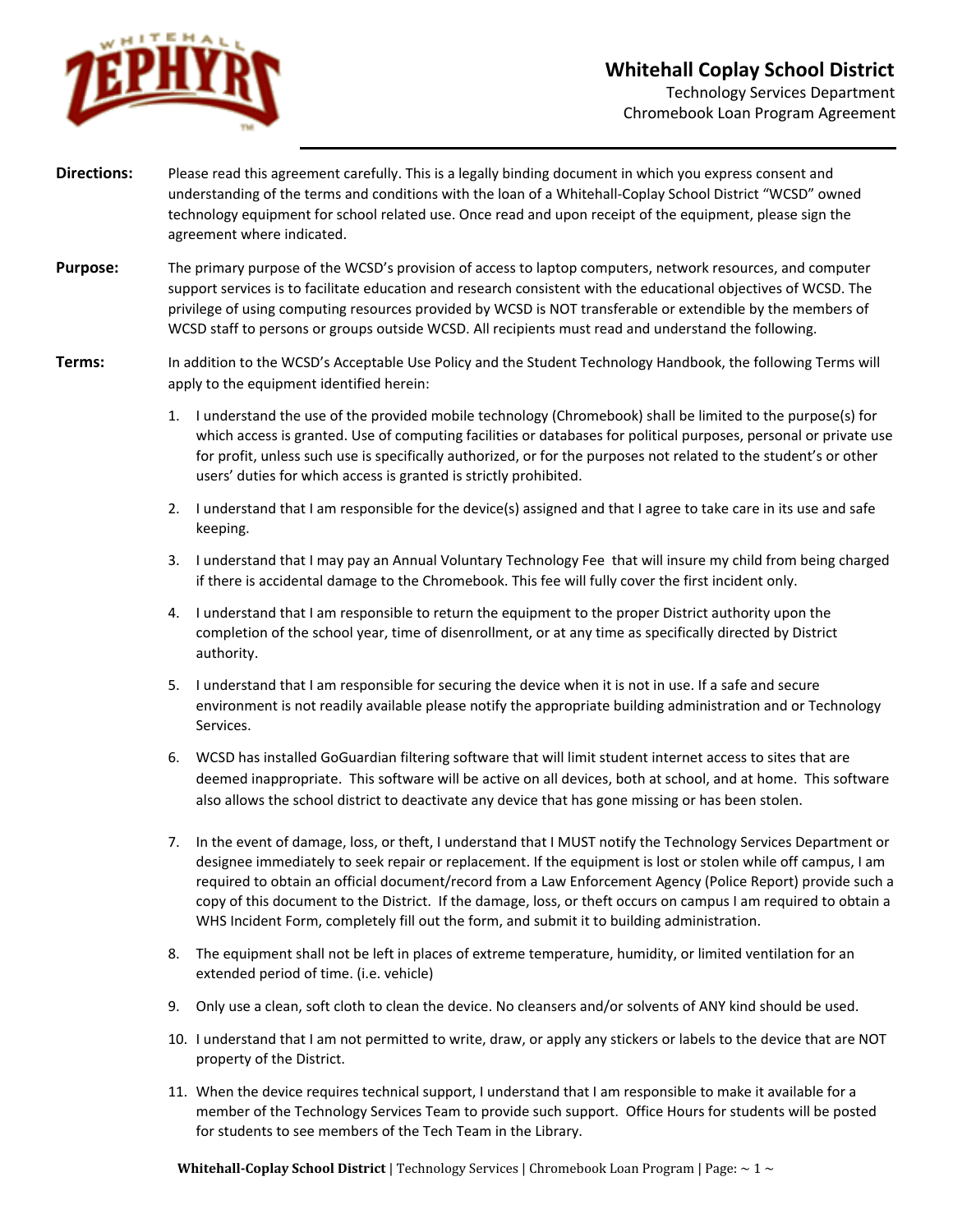

- 12. I understand that the WCSD is NOT responsible for any personal data, pictures, documents, etc. on the WCSD device identified herein. In the event of loss of data, the District is under no obligation to provide recovery and/or technical support for such materials.
- 13. I understand and acknowledge that repeated offenses to this Agreement may result in actions up-to and including loss of the "Chromebook Loan Program" privilege and/or access to other computing facilities. This may also include financial reimbursement for damaged and/or lost equipment.
- **Execution:** By executing this agreement below, I understand and further acknowledge that I have read and understand the terms identified in this agreement. Furthermore, I agree to comply with these terms in an effort to participate in the "Chromebook Loan Program".

## **Student/Parent Information:**

|                          | Date: |  |
|--------------------------|-------|--|
|                          |       |  |
|                          |       |  |
|                          |       |  |
| <b>Student Signature</b> |       |  |
|                          |       |  |
|                          |       |  |
|                          |       |  |
|                          | Date: |  |
|                          |       |  |
|                          |       |  |
| Parent Signature         |       |  |
|                          |       |  |
|                          |       |  |
|                          |       |  |
|                          |       |  |
|                          |       |  |
|                          |       |  |

**Equipment:**

Equipment Description: Notel: Notel: Notel: Notel: Notel: Notel: Notel: Notel: Notel: Notel: Notel: Notel: Notel: Notel: Notel: Notel: Notel: Notel: Notel: Notel: Notel: Notel: Notel: Notel: Notel: Notel: Notel: Notel: Not